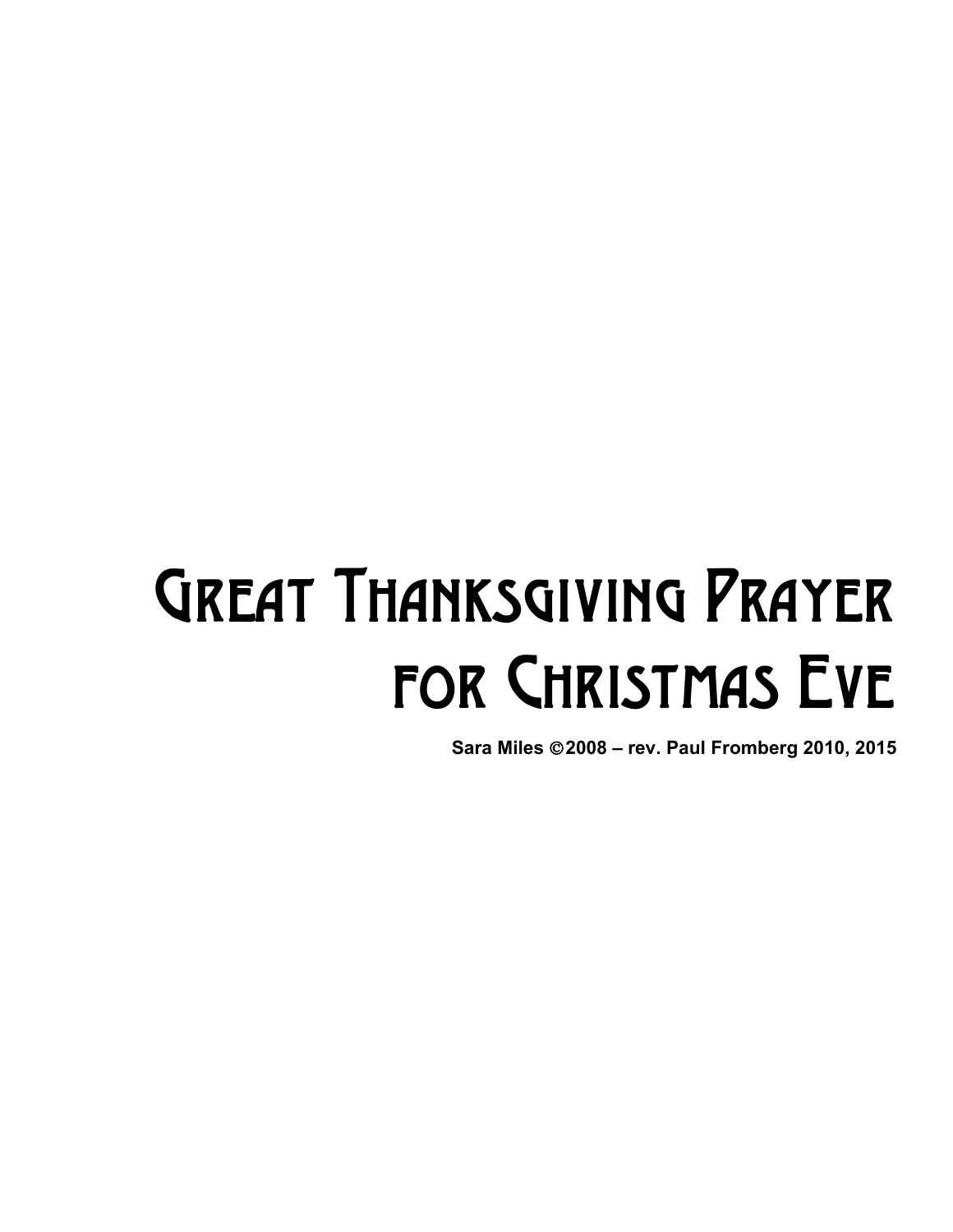*Presider* Holy God, Mother and Father of all life, from the beginning of time your Spirit breathed light over darkness. You scattered stars in the heavens and raised up the mountains You poured out great rivers and blessed the earth with life. You made men and women in your image, and loved us in our weakness, promising to stay with us wherever we go.

> In the winter of our longing, you came to the prophet Mary offering your Spirit to make creation whole. You gave her a child, Jesus, your beloved son to turn the broken world upside down.

Jesus stayed with us, healing the sick and feeding the hungry unbinding prisoners and raising the dead. He ate with strangers, showed mercy to sinners, and taught us to follow him in love without fear.

On the night he was handed over to suffering and death, our Lord Jesus Christ took bread; and when he had given to thanks to you, he broke it and gave it to his friends and said— "Take, eat: This is my body, which is given for you. Do this in remembrance of me."

After supper he took the cup of wine; and when he had given thanks, he gave it to them and said—